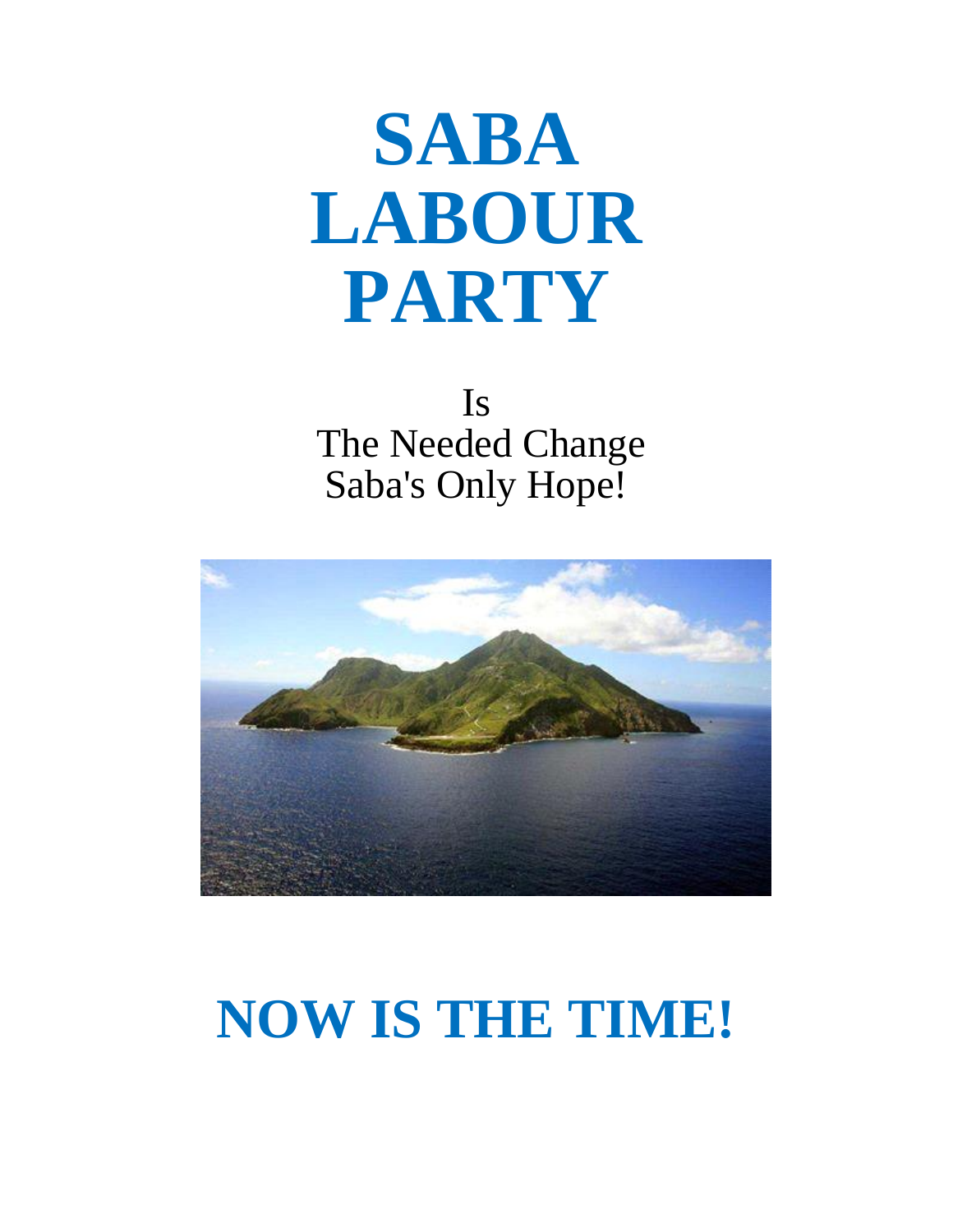## **CONTENTS**

| 3  |
|----|
| 9  |
| 10 |
| 10 |
| 11 |
| 11 |
| 11 |
| 12 |
| 12 |
| 13 |
| 13 |
| 13 |
| 14 |
| 14 |
| 14 |
| 15 |
| 15 |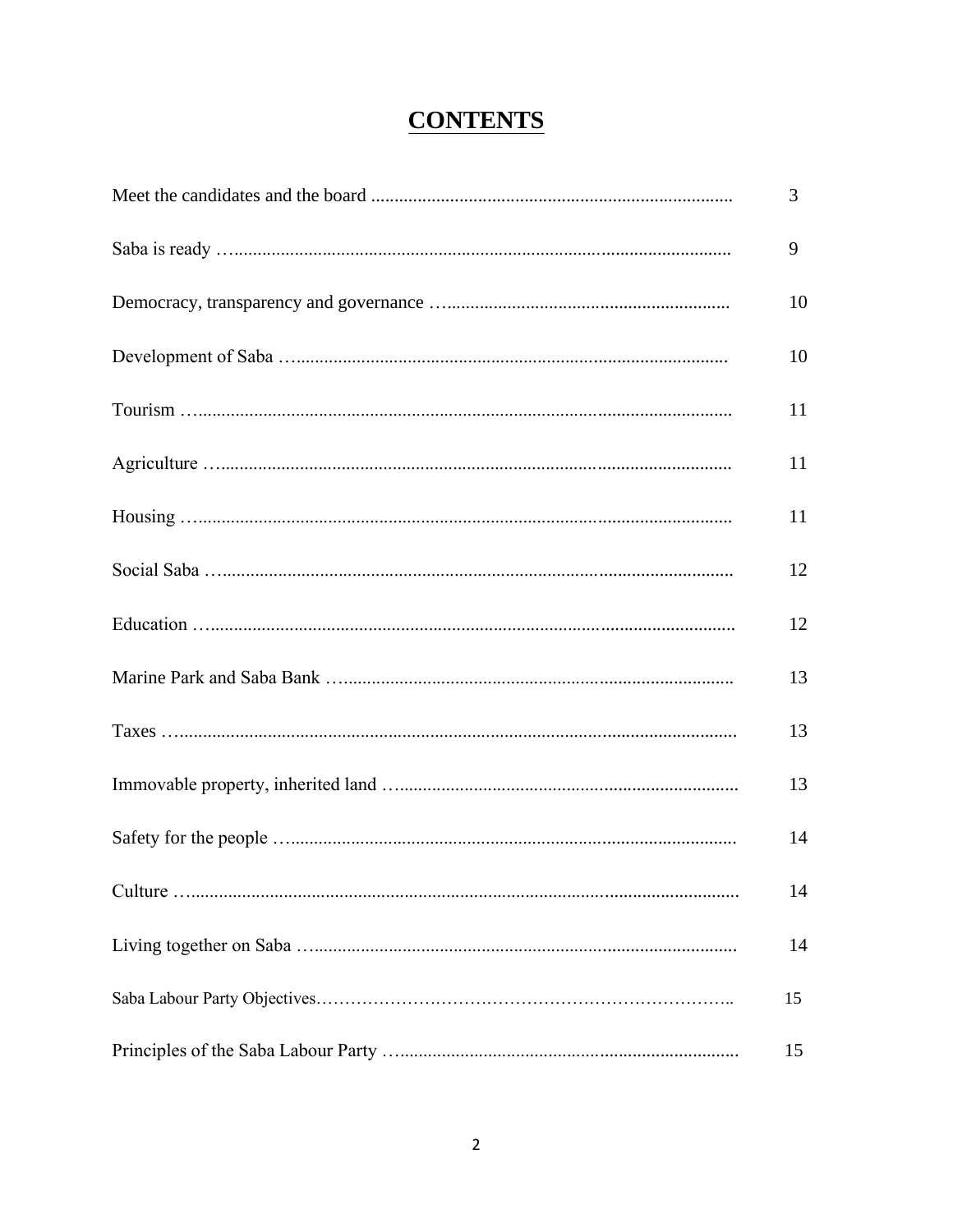## **MEET THE SABA LABOUR PARTY CANDIDATES AND BOARD**

Candidate # 1 - Ishmael M.A Levenston

Candidate # 2 - Stanley R. Peterson

Candidate # 3 - Enrico R. Klaber

Candidate # 4 - Augustino C. Martin

Candidate # 5 - Shemiqua Blackman

Candidate # 6 - Monique Wilson

Candidate # 7 - Janet Wilson

Candidate # 8 - Augustus T.S Nicholson

Candidate # 9 – Ulric S. Hassell

#### **Candidate # 1**

#### **Ishmael Mathew Ameal Levenston**

Ishmael entered Saba politics in 1975, following in the footsteps of his father, the late John Esmond Mathew Levenston.

Four years later, in 1979, he joined forces with the Saba People's Party and lost his seat. In 1983, on the Saba United Party's list, he was re-elected and like in 1975 by preferential votes. He took a break from politics from 1983 – 1987 and came back as an Island Council member with the Saba Labour Party, from  $1999 - 2003$ .

The SLP continued in their opposition role in 2007 with Akilah Levenstone as an Island Council member. In 2011 Ishmael came back and is serving on the Council up until the present. Ishmael is in politics for the people.

He was, is and will continue to work for all Sabans, now more than ever together with a new team; it is time for a change.

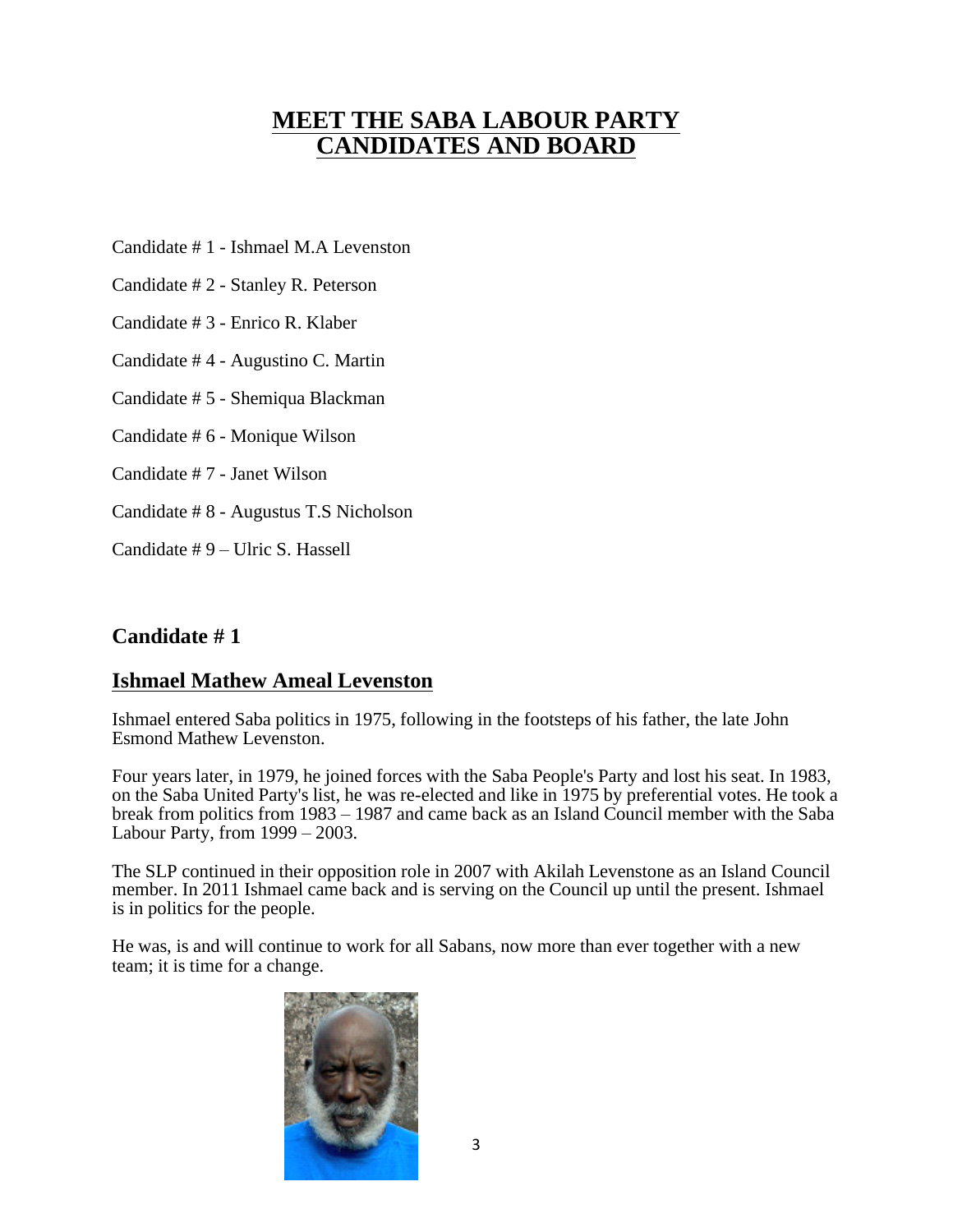#### **Stanley Ross Peterson**

A local entrepreneur who sees a need for better representation for the people of Saba.

He grew up on Saba and was educated in the U.S. with a degree in mechanical engineering. Upon graduation he immediately went to work for General Motors where he started out as a technician and worked his way up to upper level management positions.

In 2002 he returned to his roots in Saba and volunteered at the Saba Marine Park, maintaining the boats, hyperbaric chamber and moorings which later changed into a full time position.

In 2009 he saw the need to help develop Saba and formed the Real Estate company Breadline Properties Holding, N.V; with the vision to build and beautify a part of the Windwardside.

Construction on the Breadline Plaza started in 2010. The 1<sup>st</sup> tenants moved in January 2012 and now the Breadline Plaza has become the hub of community activities and a great meet and greet place for the people of Saba and tourists alike.

Over the last few years he has realized that Saba needed an even greater positive change, a change that will help the community.

He is asking you, the people of Saba for your support of the SLP Party and with your help we can create an even brighter Saba for all.

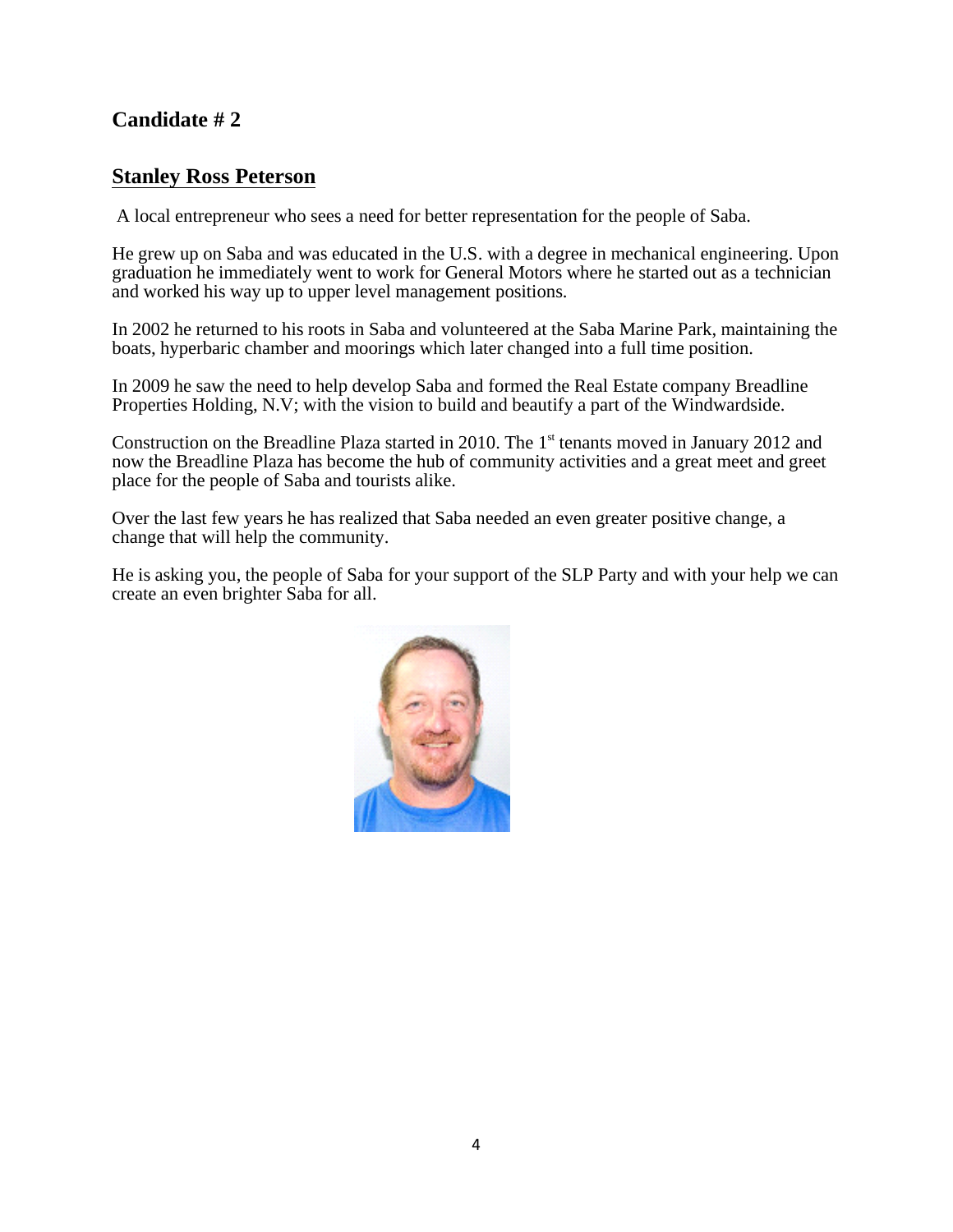## **Enrico Ronald Klaber (aka Cuchi)**

Cuchi was born on Curacao and moved to Saba when he was three months old and has lived here ever since. The well being of his island, Saba, and his people means the world to him and he will always have their best interests at heart.

Everyone knows he is a fighter for what he believes is right and will fight to the very end for the residents of Saba.

He needs your support to show you that he has our island and you the people in his mind and heart.



#### **Candidate # 4**

#### **Augustino Cirilio Martin (aka Slim)**

Cirilio attended Saba Comprehensive School and Sint Maarten vocational training school. He lived in the Netherlands for 12 years and is presently working for Saba Roads.

Cirilio is well known in the community and is a local artist and very active in the cultural sector. He is fluent in English, Dutch, Papiamento and Spanish.

He is asking you the voters to come out and vote SLP, vote for the persons that are ready to work for people of Saba.

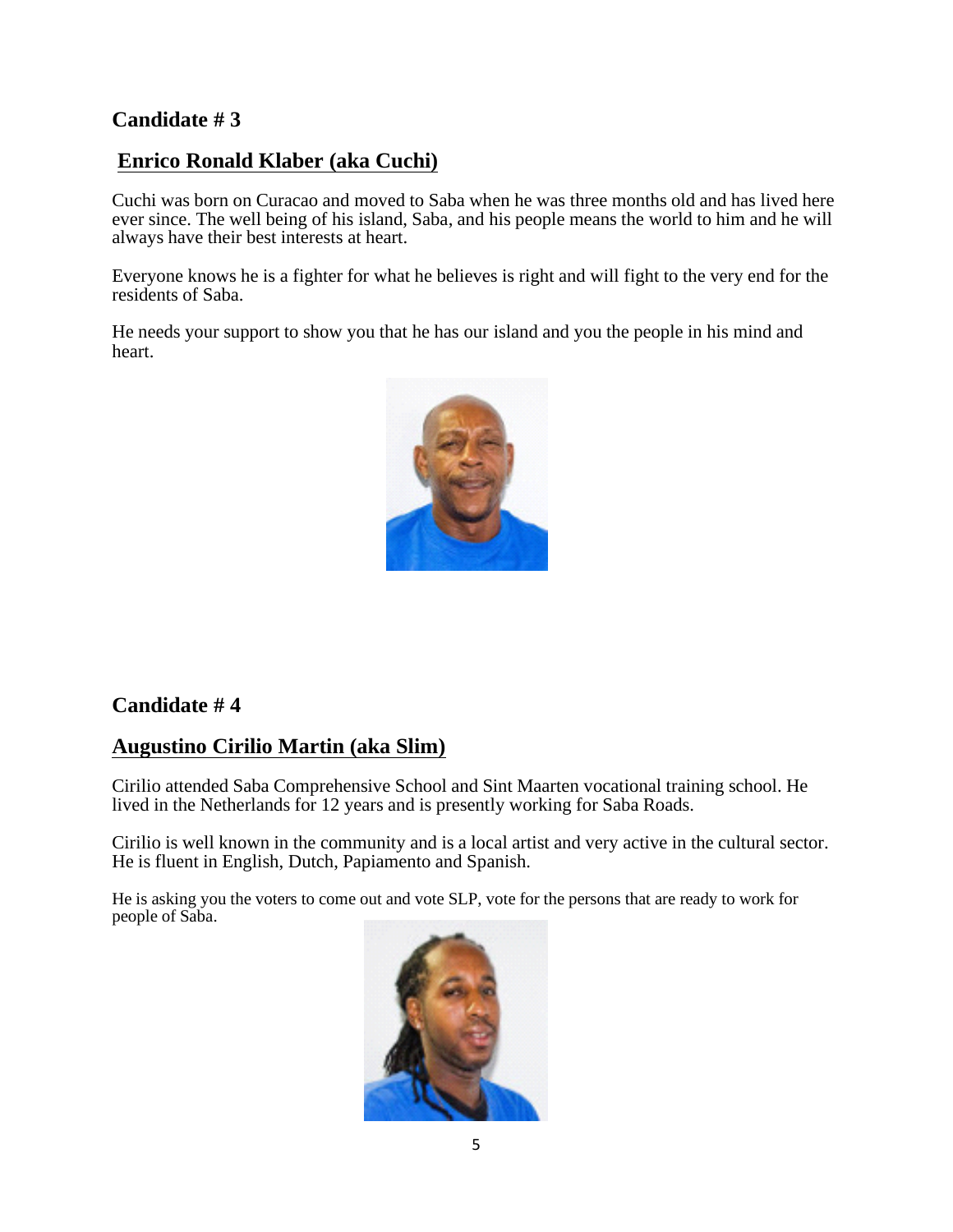## **Shemiqua Blackman**

Shemiqua was born and raised on the island of Saba, a young and ambitious mother of two. She is in nursing for the past four years and loves helping people.

Shemiqua has taken up the challenge to do what many like to criticize but do not dare to do and that is to enter the arena of politics. She is young, outspoken, energetic, eager to learn and ready for a new challenge not only for herself but for her island.

Shemiqua says: "We will be the change, your vote matters".



## **Candidate # 6**

#### **Monique Wilson**

Monique is an ambitious, dedicated and aspiring Saban female. Raised on the island of Saba, attended junior and secondary school on the island and then attended university abroad in the USA.

During her academic journey she obtained two bachelor degrees in Sociology and Criminal Justice, followed by a Masters degree in Mental Health Counseling all of which she completed with honors.

Throughout her professional career she has been fortunate to gain experience and knowledge from various scopes ranging from the educational to business sectors. She has been actively involved in the human services field publicly and privately and so pursuing a mission and development of human equality is not unfamiliar to her.

Being a proud Saban it has and continues to be her desire and mission to contribute back to the development of the well being of the people of Saba and this is why she presents herself to you as an asset that will continue to work towards change for all.

Monique calls on her fellow Sabans and says: "the time is now to stand up for what you want. Vote SLP, together we can achieve your goals".

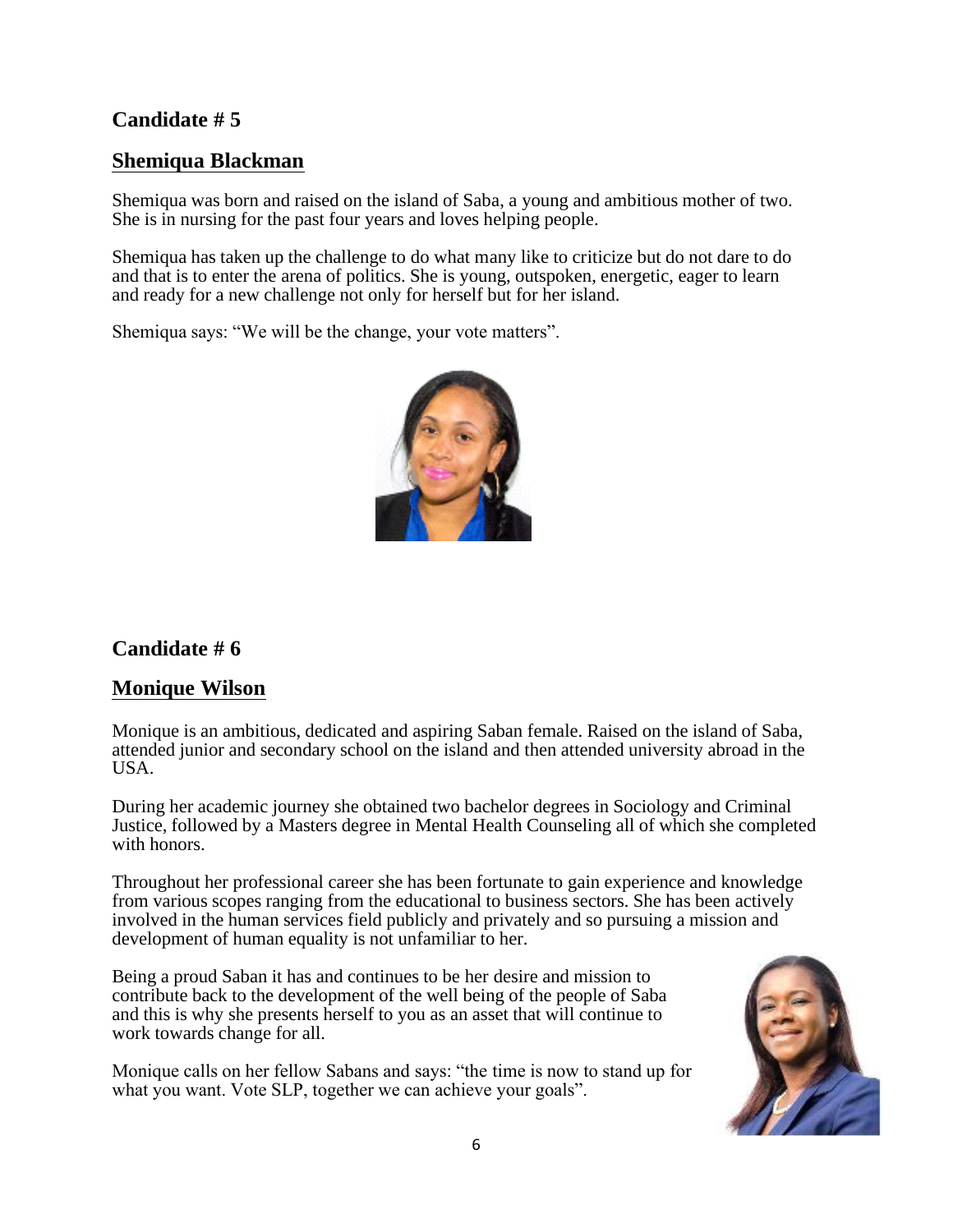## **Janet Wilson**

Janet was born on Saba and is a licensed practical nurse.

As a mother of four she is a member of the Saba Educational Association in which she actively works in the best interests of all students and teachers of the Saba Comprehensive School.

Janet is also a substitute of the Representative Advisory Board (Medezeggenschapsraad) of that same school.

She is asking everyone to come out and vote Blue, vote SLP.



#### **Candidate # 8**

#### **Augustus Thaddeus Sebastian Nicholson**

Thaddeus was born and lives on Saba, the son of the late Max Nicholson.

Thaddeus attended secondary schools on Curacao, Aruba and Sint Maarten. He attended the M.T.S. to become a technician. He is also educated in cellular engineering-accountants systems.

Thaddeus supports the betterment of livable, equal and rightful rights for all people living on Saba.

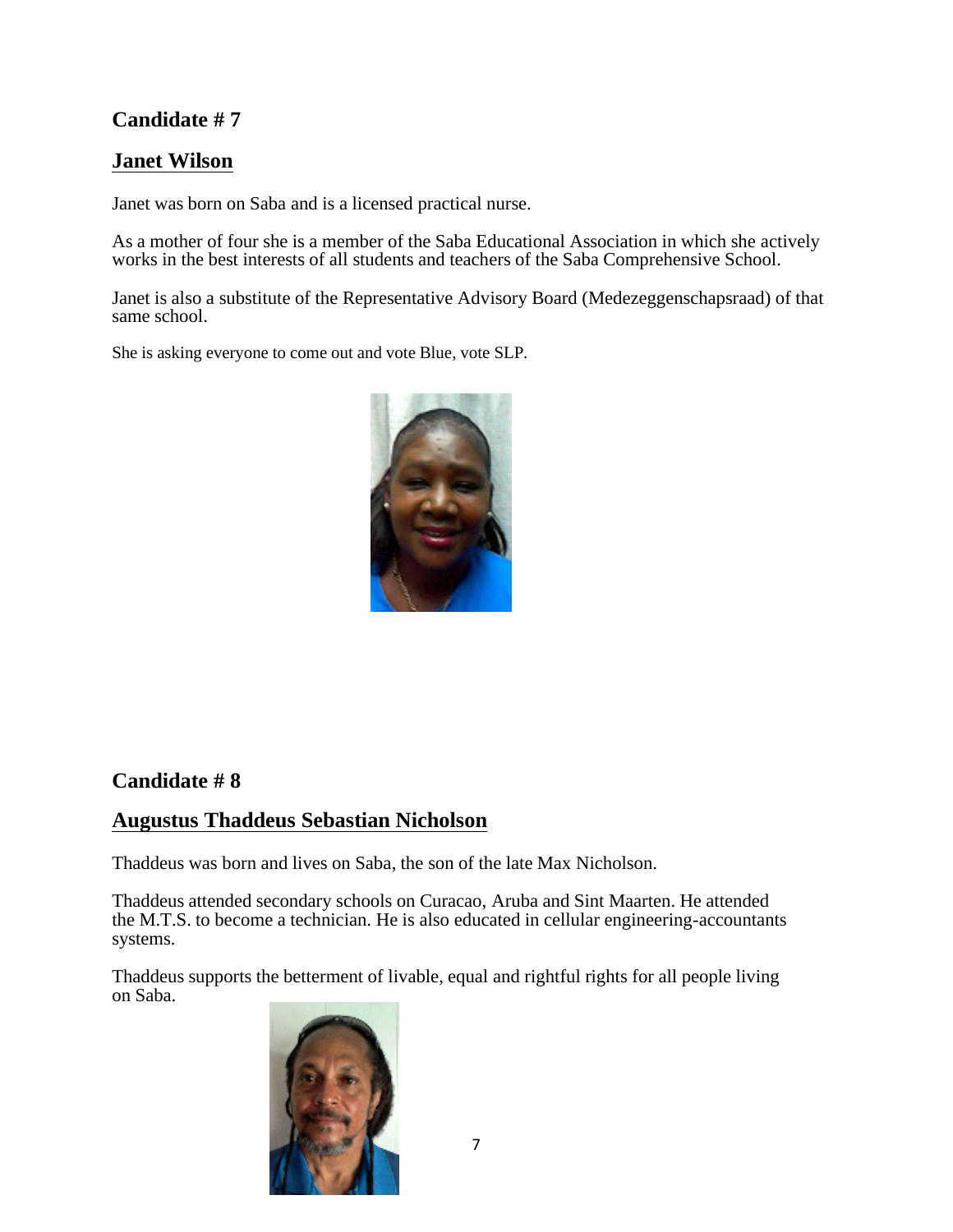#### **Ulric "Steve" Hassell**

Steve started his air conditioning and refrigeration business more than ten years ago. During the 1980's, Steve was manager of the well known Captain's Quarters, then owned and managed a hardware store before going into politics with the Windward Islands People's Party.

In 1991 he was elected to the Island Council and as Commissioner he was member of the Executive Council. In January 1995 he resigned from the WIPM party and served the remaining months as an independent member of the Island Council. Successfully campaigning as the leader of the Saba Democratic Labor Movement against the WIPM party, Steve was elected to the Island Council and served as Commissioner through 1999.

He and his family moved to Texas for a few years and upon his return he re-entered the political arena as the leader of Saba United Democratic Party. In 2003 his party won two seats on the Island Council for four years. Devoted to his family and community, Steve worked hard to build his business in air conditioning, served as a board member for several foundations and also helped other foundations with their projects.

Steve is reliable, honest, trustworthy and dedicated. Steve can be called on any time, day or night.



## **SLP Board Members**

#### **Front Left to Right:**

Joseph Louimaire - Member Kenneth Hassell - Member Pamela Meijvogel - Chairman Damaria Barnes - Secretary

#### **Back Left to Right**:

Eddie Peterson - Member Alberto Levenstone - Member Chris Meijvogel- Treasurer

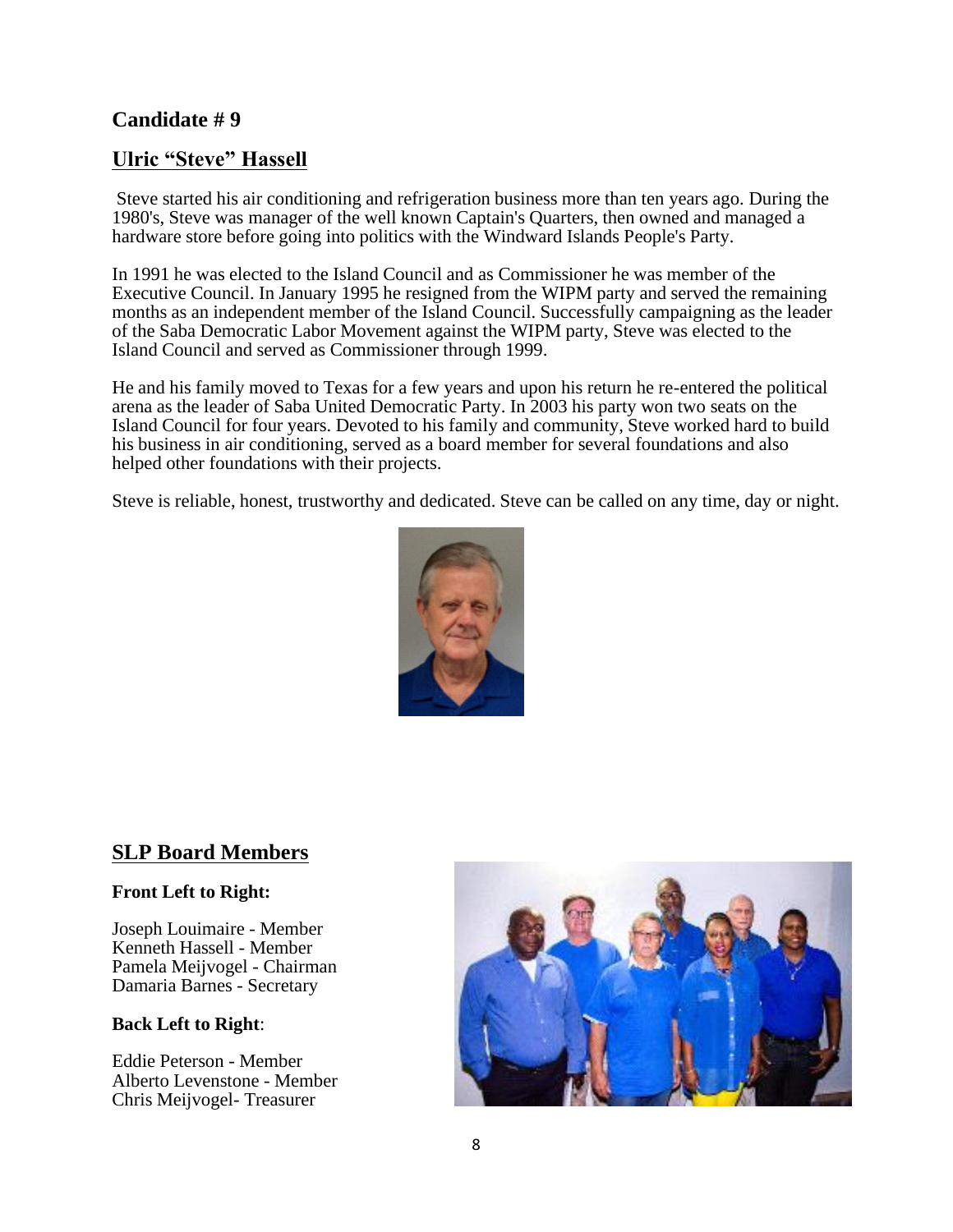## **Saba Is Ready**

Saba, the Unspoiled Queen, is ready for a new government with new people. A government consisting of persons who are fully prepared to work hard not for only few but for all.

Saba, it is time for CHANGE! The organization of the government has changed; the Island Council has the political and decision power. The Commissioners have to execute decisions that are made by the Island Council therefore it is important to have your best representatives in the Island Council. SLP is asking you to vote for persons that will represent YOU in the Island Council when decisions are being made.

SLP aims for an open application process for the positions of Commissioner. The objective is to appoint the best individuals with the optimum competences to execute the Island Council's decisions. The community of Saba deserves to have a team of leaders in the Island Council and as Commissioners.

A regular statement made by the present government is: "*That's a Kingdom law; we cannot do anything with it.*" We think different about that! As soon as something concerns the Saban people, it is our business, Kingdom law or not.

Any law can be changed with an effort and hard work to get it done. We need to influence the National Government by having personal contact with people in The Hague; Ministers and Second and First Chamber members.

We also need to build a relationship with several organizations and people to get them to understand and share our vision for Saba and make positive changes that all Sabans will benefit from.

More communication is needed between the Government and people of Saba. All citizens of Saba should be informed about what is happening on our Island; what rules and decisions are in discussions and what decisions have been made. A good working website, use of social media and information on paper are needed so that everybody has access to all the government information.

All Island Council meetings should be aired by radio or better yet, seen on TV and internet. The government should be open, transparent and informative.

A lot of changes have been implemented since 10-10-10.

- Are we happy with them? No, a lot of the changes are hurting our people.
- What did our government do? They just accepted changes. (Its Kingdom law, remember?)

This has to be changed! Our Kingdom partner has to understand that we will not accept to be dealt with as second class citizens.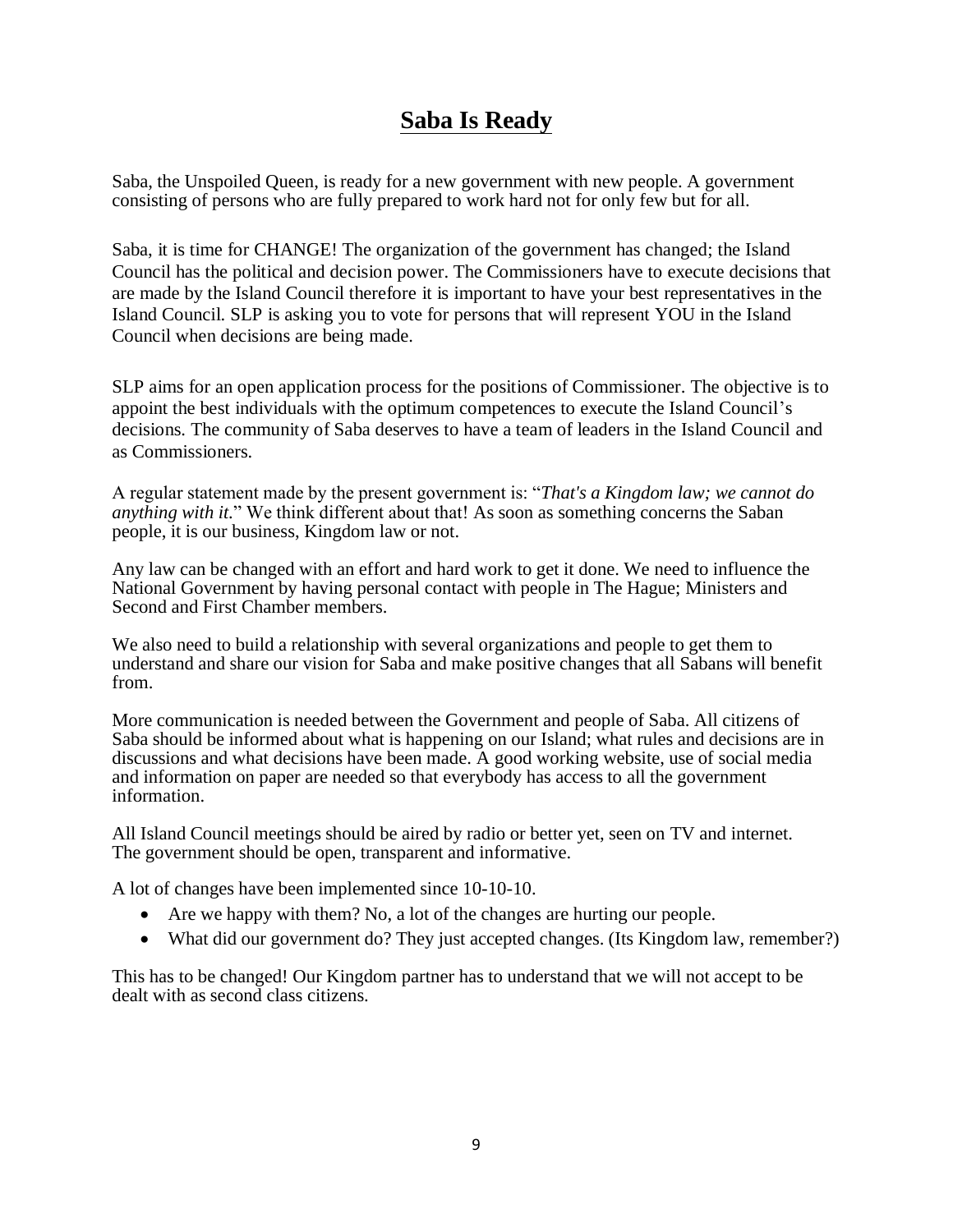#### **Democracy, transparency and governance**

*The SLP stands for the principles of human dignity, equality and solidarity.*

In the public service, transparency must be the norm. Everybody must be able to check on the public administration. All information in administrative documents is, in principle, public.

The response to questions based on the Wet Openbaarheid van Bestuur, must be clear, understandable, quick and complete.

Island Council and Central Committee meetings are public. They must be advertised well in advance, must be aired at least by radio, streamed over the internet and the minutes must be sent to the media without delay.

Changes and new legislation have to be discussed openly and before implementation and publicized timely.

The SLP wants an Island Council that listens to the people and listens to the small entrepreneur.

## **Development of Saba**

The development plan for Saba needs to be a joint effort from both Public and Private sectors.

SLP government will work hand-in-hand with the private sector to ensure growth by expanding Saba's infrastructure such as new roads to open up the people's access to their land.

Growth and development will be carried out in a sustainable manor; long term projects, long term goals, keeping the environment as a priority.

SLP will work to restore prosperity. We will work on building our island into a land of opportunity and help to build up our working class. We are ready to pull our economy out of the rut and put people to work, today and tomorrow.

#### **SLP will**:

- Review the local retributions such as the newly introduced garbage collection fee. Not necessarily to cancel them but to make them fair
- Review the necessity of contract workers in government. What exactly are they doing? What does it cost? Do they have Saban counterparts and is it effective?
- Set a priority list to fast track economy transformation projects to deliver self-sustaining prosperity
- Resolve the Captain's Quarters Saga once and for all. The once majestic hotel and it's property should not be left for ruin as it has remained for decades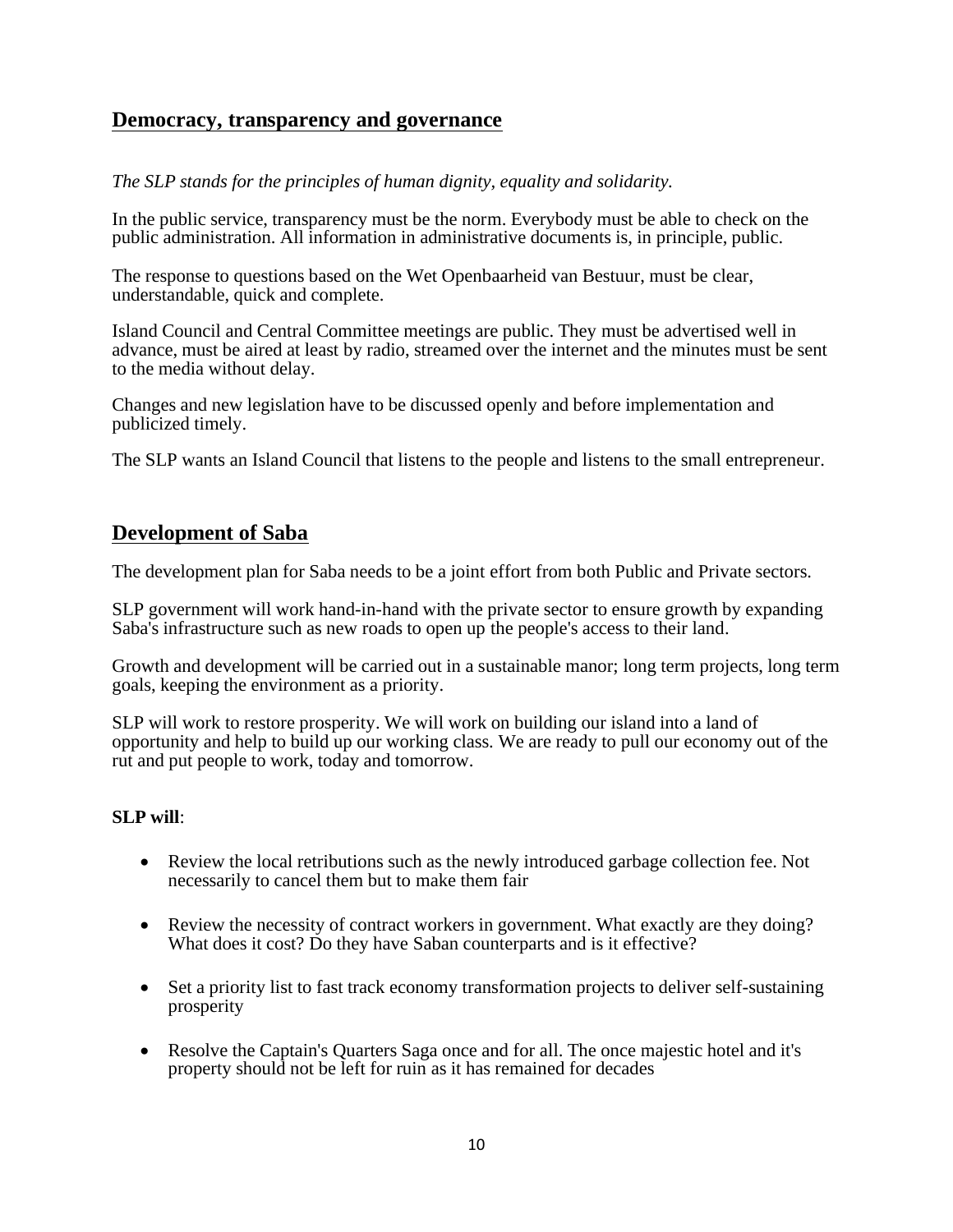- Support the development of new resorts and sports activities
- Be instrumental in the development of Giles Quarter/Spring Bay/Mountain road infrastructure; be instrumental in the research for geothermal energy
- Work with the private sector to provide water at an affordable rate

## **Tourism**

SLP will revitalize tourism to provide a wave of quality jobs by:

- Promoting and developing Zip Lining
- Promoting and developing Sport Fishing
- Promoting and developing Golfing
- Promoting Saba as a family friendly destination with diving, hiking, sport fishing, golf and zip lining so Saba can use the slogan: "Something for everyone in your family".

## **Agriculture**

- We will encourage investments and training on a larger scale agriculture
- We will set goals to be able to produce the majority of vegatables/fruits for the island
- We will support research and development in hydro and aquaponics

## **Housing**

SLP will promote the development of affordable housing.

Housing projects that are built in multiple-unit blocks with shared water/septic systems that reduce costs; that are built for hurricane strength but cost effective and constructed in locations that are easily accessible to reduce costs.

SLP will work on creating the possibility for soft loans. In other words: affordable housing for our growing population that makes sense and people can actually afford.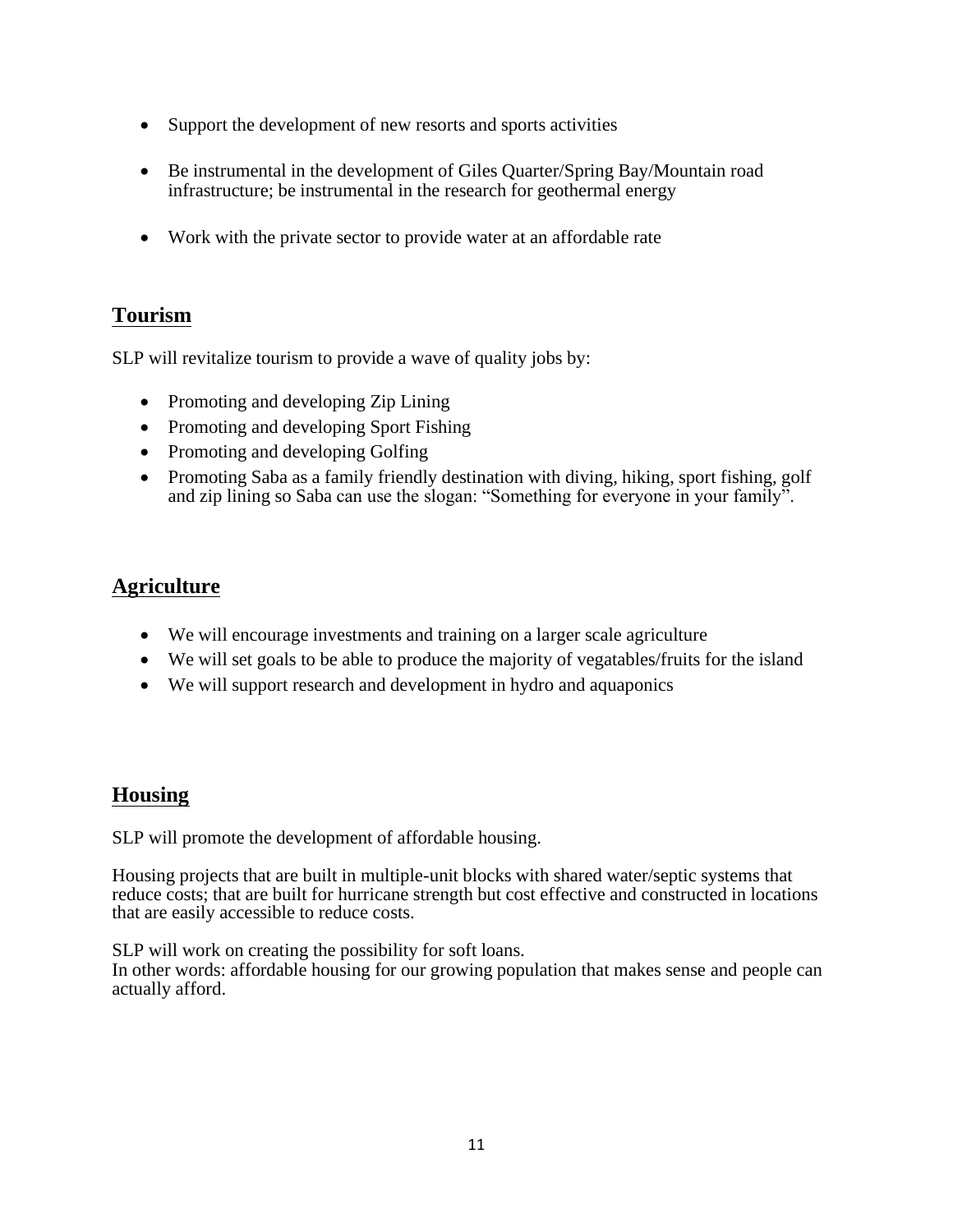#### **Social Saba**

The differences between rich and poor on Saba has to be looked into.

SLP believes that more attention should be given to poverty policies. It is important that more attention is given to existing schemes, subsidies and also guidance opportunities for persons with low income.

Too many children go to school on empty stomachs. SLP is willing to invest in projects that teach children to grow their own food at school and out of school. That way no child goes hungry but they also eat healthy.

Care and welfare should be based on solidarity: equal quality care and services must be available to everyone. Current developments undermine this principle. Everyone should always rely on good help. Therefore special attention is needed for the less wealthy.

We want patients, doctors and nurses to have more to say about the care.

Yes, prevention is better than cure and eventually much cheaper. Therefore we want to invest more in prevention by encouraging activities for the elderly and for the youth.

Good care is a human right.

## **Education**

SLP believes in equal education for all students! No student will be left behind!

Parenting must have a prominent place in education and youth policy. All the opportunities that are available to prevent school dropout and early school leaving, must be utilized.

The SLP also wants to see more interaction by government with the students, be it on Saba as well as abroad.

When representatives visit Holland they have to sit exclusively with the students and hear their concerns and get a firsthand look at the living situations abroad.

The SLP will do its utmost to engage students into summer jobs and internships for all levels of education, not only on Saba but also in the ministries and municipalities in Holland.

The SLP will look into the possibilities of scholarships/financial assistance for students whereever the educational institution is located.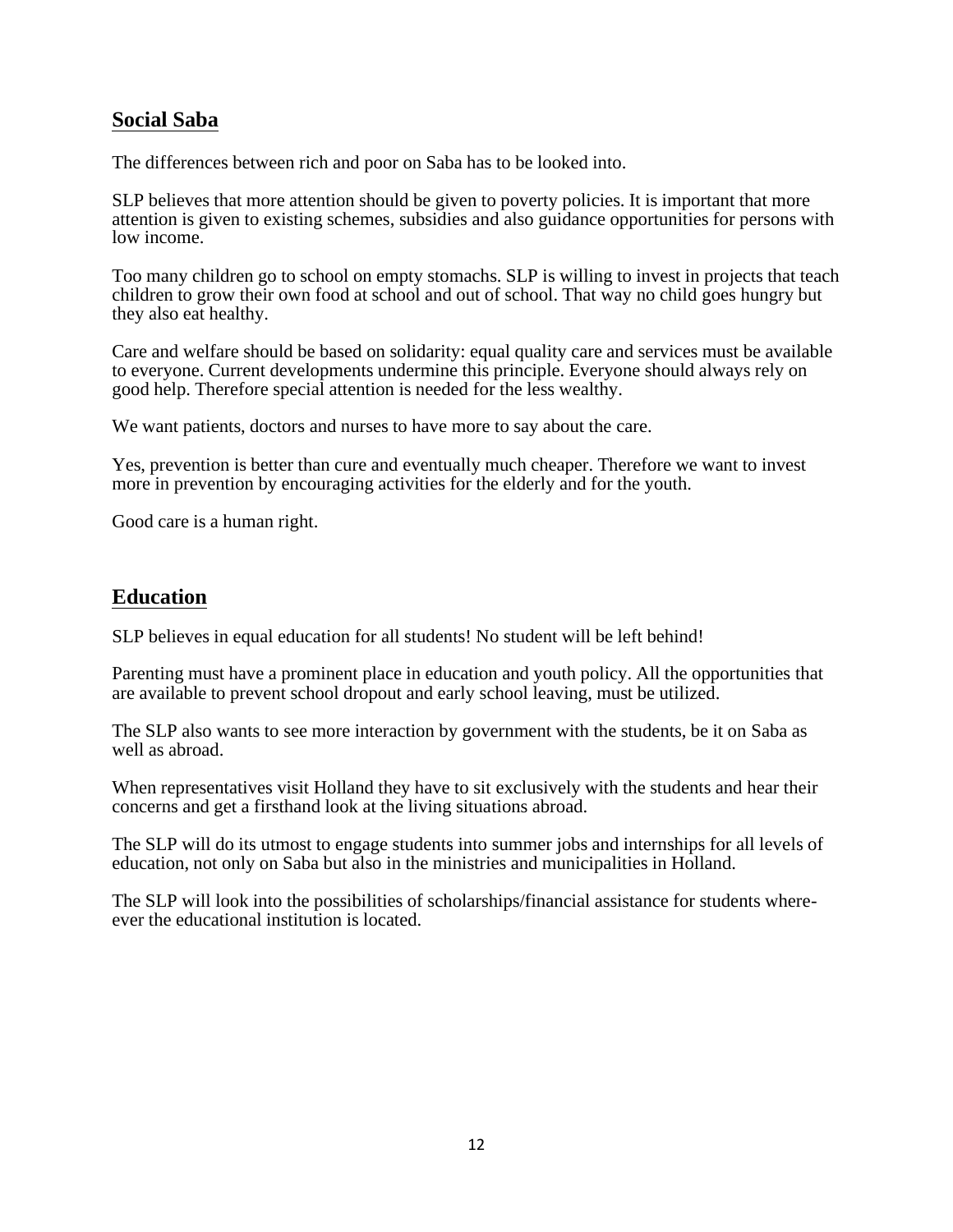## **Marine Park and Saba Bank**

The SLP supports the Marine Park and the service it provides to the Diving Community.

Safe diving is a must and we want to see clear mandates on whom/what organization is responsible for operating and maintaining the Hyperbaric Chamber. It is critical that we provide a safe environment for our current single largest tourist attraction on the island, diving.

The SLP sees the need to protect the Saba Bank fishery and help create new fisheries.

Several Caribbean islands have implemented Lobster/Snapper seasons. It is only a matter of time before those same fishery seasons are implemented on Saba. We need to create new fisheries in order to keep Saba's fishermen jobs safe.

The sport fishing industry is a billion dollar industry and we will together with the local fishermen help promote it through tourism. We have some of the best sport fishing practically at our shoreline.

## **Taxes**

The new tax regime started on January  $1<sup>st</sup>$ , 2011.

Saba has barely come to terms with all the new tax legislation and still new taxes are being brought forward all too frequently.

Holland wants to raise taxes again and to this SLP says NO.

We need a stop on all tax increases until we can get our fragile economy out of the rut it is in.

## **Immovable property / Inherited Land**

For generations our fathers, grandfathers and forefathers have worked together to acquire land.

Property was passed from one person to another by handwritten agreements. Now what was the norm for generations is under severe threat. New laws have been put in place that makes it all but impossible to prove what you and everybody else know is yours.

We are in jeopardy of losing the lands that all our forefathers worked tirelessly to obtain. This is unacceptable!

SLP will work to help you retain the land that we all know is already yours. SLP believes that no pensioners should be subject to losing their lands simply because they cannot afford the Kadaster fees and the expensive process to prove what is theirs.

We believe that a fund should be in place for pensioners and qualified citizens to use, so that they can confirm the ownership of their land and to be able to pass it on to future generations.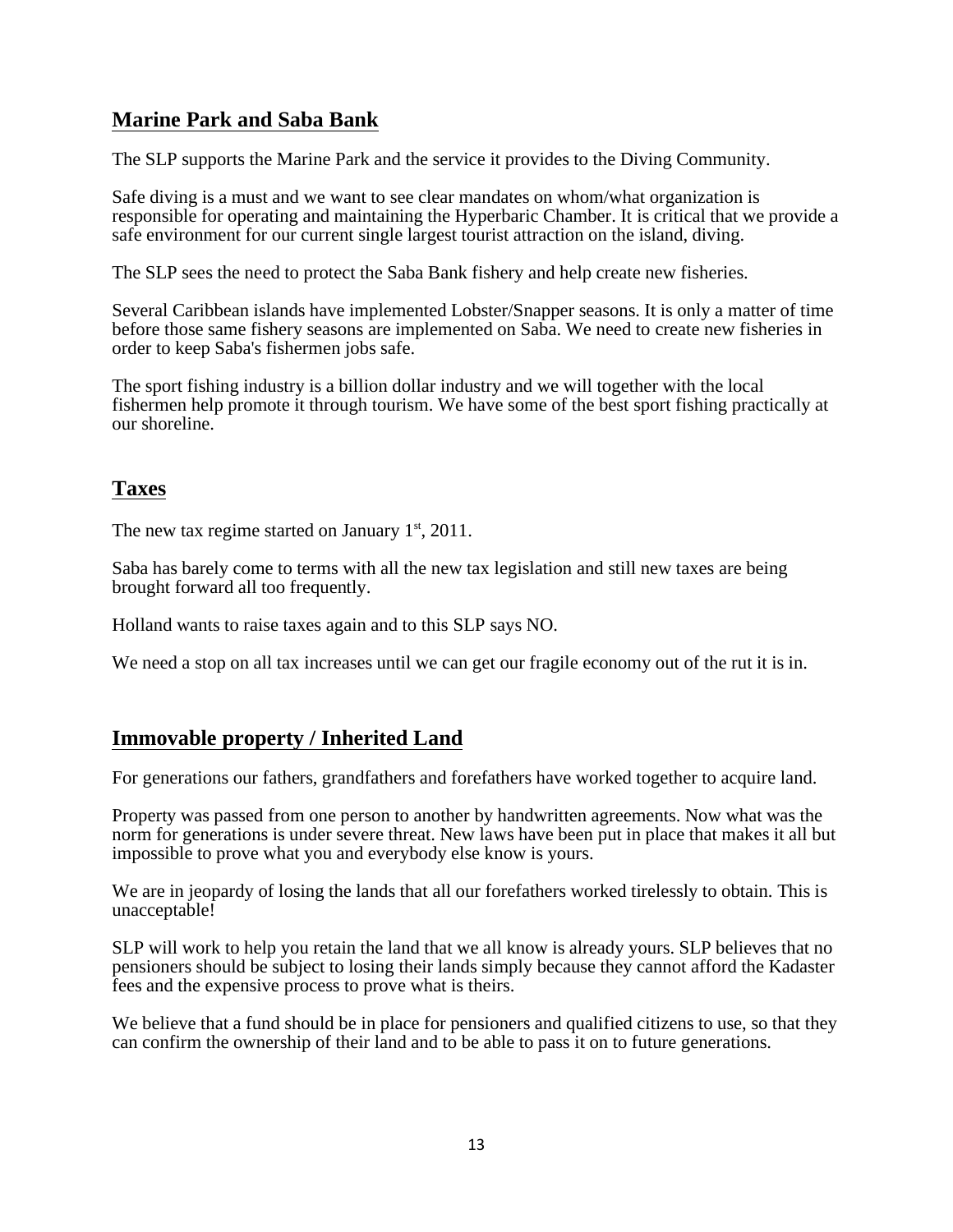## **Safety For The People**

Safety needs clear understandable legislation but more importantly the enforcement of it. Government has to take care of that legislation with which the Island Governor, the Executive Council and the Police can work with.

We need to see more uniformed officers on the street on a daily bases to inform, to educate and to correct/advise when necessary. The police should visit businesses, schools, youth workers etc. for that same reason and to get to know one other.

The Police should have regular town hall meetings. The Police have to come to the people. They are there to serve.

## **Culture**

SLP will revive the Saban culture. Saba has a lot of culture of which all Sabans should be very proud of.

We have to conserve what we have by teaching our youth about it in school and after school.

Teaching how Saba Lace is done; how Saba spice is made and how to play the steelpan, to name a few.

## **Living together on Saba**

Saba is a melting pot of cultures.

People are living on Saba from all over the world. For everyone there need to be the opportunity to build a dignified existence.

Every form of discrimination has to be rejected!

## **Principles of the Saba Labour Party**

The Saba Labour Party's loyalty is with the people of Saba.

SLP believes that the interests of the people are of the utmost importance at all times and that there should be equality for one and for all.

No one person should believe that they are above the Nation. SLP believes that all elected members of government must serve the interests of the people of Saba at all times.

SLP believes that Government should be for one and all and not for a chosen few.